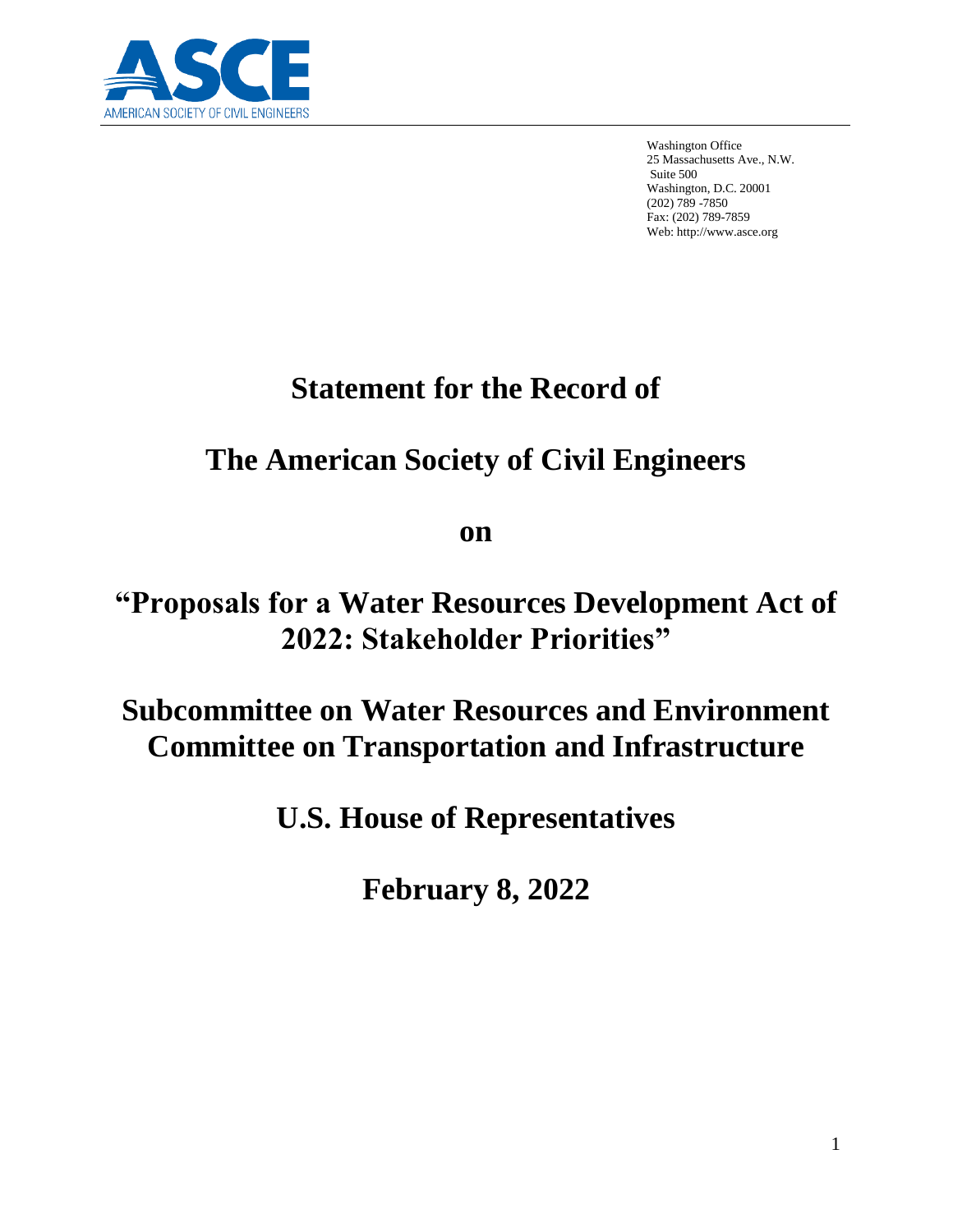#### **Introduction**

The American Society of Civil Engineers (ASCE)<sup>1</sup> appreciates the opportunity to submit our position on the importance of long-term, strategic investment in our nation's water resources infrastructure systems. We also want to thank the House Committee on Transportation  $\&$ Infrastructure for your efforts to keep the Water Resources and Development Act on a biennial authorization cycle. ASCE is eager to work with the committee in 2022 to find ways to further improve our nation's vital water resources infrastructure systems.

While the passage of the Infrastructure Investment and Jobs Act provides a much needed down payment to revitalize the nation's water resources infrastructure, that legislation does not negate the need for passing a WRDA bill in 2022. Our water resources infrastructure systems are critical to our nation's economy, public safety, and the preservation and enhancement of our environmental resources. Our levees, dams, and other water infrastructure systems protect hundreds of communities, provide valuable services, support millions of American jobs, and generate trillions of dollars of economic activity. However, many of these infrastructure assets have reached the end of their design life, and coupled with a generations-long underinvestment, a large and growing investment gap has emerged; this gap must be closed if we hope to both repair and modernize our water resources infrastructure systems to be competitive in the 21<sup>st</sup> century.

## **ASCE's** *2021 Infrastructure Report Card*

Infrastructure is the foundation that connects the nation's businesses, communities, and people, serves as the backbone to the U.S. economy, and is vital to the nation's public health, safety, and welfare. Every four years, ASCE publishes the *Infrastructure Report Card,* which grades 17 major infrastructure categories using a simple A to F school report card format. Last March, ASCE released its *2021 Infrastructure Report Card<sup>2</sup> ,* giving the nation's overall infrastructure a grade of "C-," and identified an investment gap of \$2.2 trillion. While the overall GPA increased into the "C" range for the first time since ASCE began grading the nation's infrastructure in 1998, much of critical water resources infrastructure remains in the "D" range. In the 2021 Report Card, dams and levees each received a "D,", while inland waterways received a "D+". The nation's ports remain a bright spot in the Report Card, with a grade of "B-" in 2021.

To further raise these grades, ASCE urges Congress to prioritize the repair, replacement, and modernization of our existing infrastructure, with a focus on resilience. ASCE also urges Congress to ensure long-term, consistent investment in our infrastructure systems by passing authorization legislation like WRDA every other year.

<sup>1</sup> ASCE was founded in 1852 and is the country's oldest national civil engineering organization. It represents more than 150,000 civil engineers individually in private practice, government, industry, and academia who are dedicated to the advancement of the science and profession of civil engineering. ASCE is a non-profit educational and professional society organized under Part 1.501(c) (3) of the Internal Revenue Code. [www.asce.org,](http://www.asce.org/)

<sup>2</sup> <https://www.infrastructurereportcard.org/>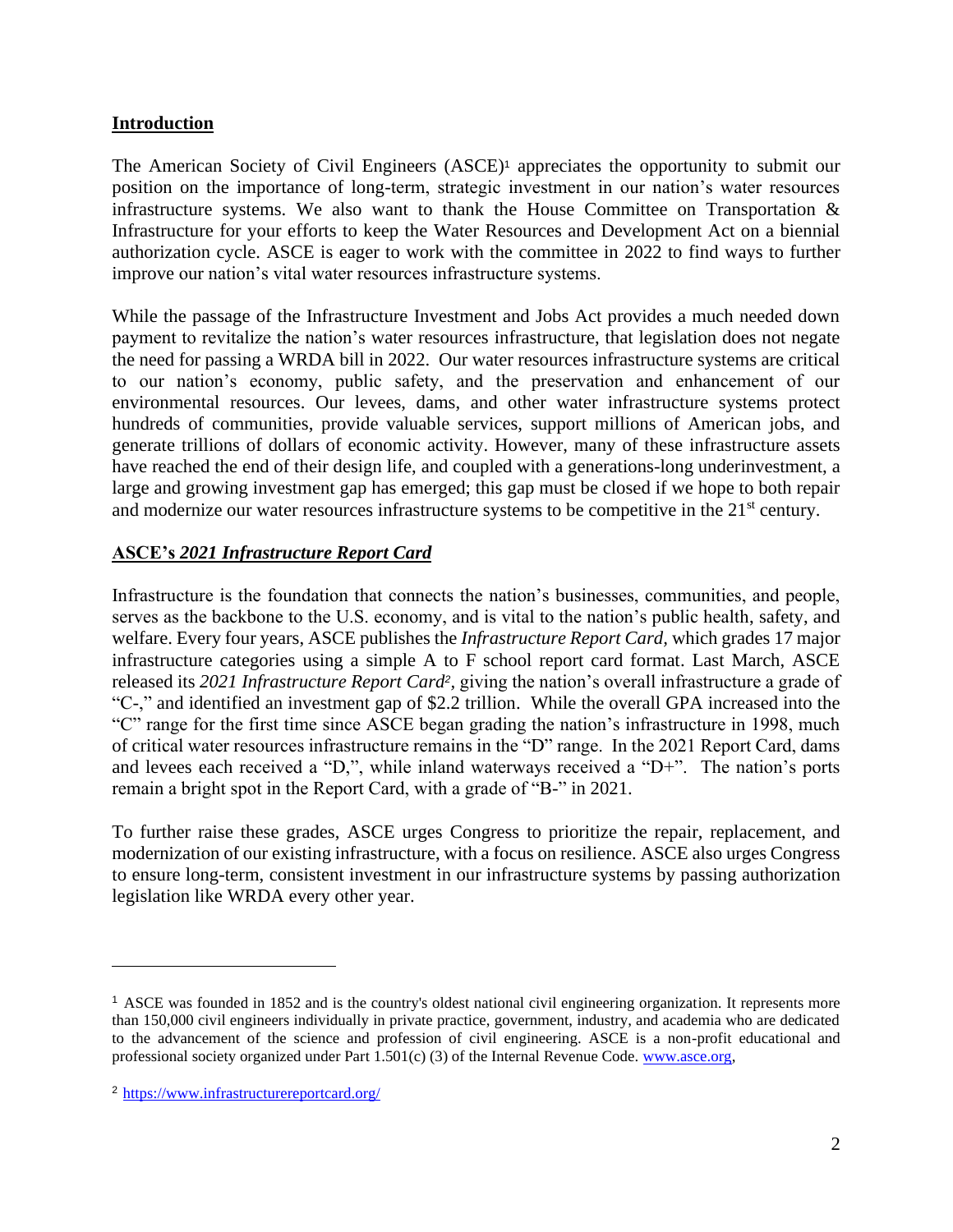#### *Dam Safety*

The nation's more than 91,000 dams provide a wide range services and functions including water storage, flood control, power generation, and irrigation. Most dams are designed for a life span of 50 to 100 years and the average age of the nation's dams is roughly 57 years old. By 2030, 7 out of 10 dams in the United States will exceed 50 years of age. Additionally, many of the dams in the United States were not designed to account for the severe changes in weather and increased precipitation levels brought on by climate change.

ASCE's 2021 Report Card gave the nation's dams a "D" grade. Furthermore, the Association of State Dam Safety Officials (ASDSO) estimates that the total cost of rehabilitating just the nation's non-federal dams is more than \$66 billion. Investment in dam safety is critical to rehabilitate existing dams that pose significant threats to communities throughout the country, support the missions and activities of state dam safety programs, and protect against the loss of life and destruction of property that would result from dam failure. These efforts are greatly supported by programs such as the National Dam Safety Program and the High Hazard Potential Dam Rehabilitation (HHPDR) Grant Program. ASCE applauds Congress for making technical improvements to the HHPDR program in WRDA 2020. These technical changes better clarified technical terms and eligibility requirements, allowing the program to operate more effectively in the future. **It is now critical that WRDA 2022 further support needed resources for federal dam safety programs, as well as needed reforms to expand the number of dams eligible for federal funds and protect communities.**

## *Levee Safety*

In the United States, nearly 17 million people live or work behind a levee. The National Levee Database contains nearly 30,000 miles of levees around the country, and current estimates identify up to another 10,000 additional miles of levees outside of the jurisdiction of the U.S. Army Corps of Engineers (Corps).

Every state relies on levees to protect communities from flooding. However, the average age of the nation's levees is over 50 years old, with many built using less rigorous standards than those used today. Much like the nation's dams, the risk to the nation's levees is further exacerbated by increasingly severe weather patterns and heavier rainfall brought on by climate change. For moderate to high-risk levees in the Corps' portfolio, ASCE estimates that approximately \$21 billion is required to make necessary improvements. This is of great concern given the fact that even well-maintained levees can be breached by water seeping underneath them. To address these concerns, the National Levee Safety Program, authorized in 2014, is tasked with establishing national levee safety guidelines, and establishing a levee rehabilitation program to support needed repairs for the nation's levees. Unfortunately, since the establishment of the National Levee Safety Program, Congress has appropriated far less than the \$79 million authorized, with FY 2021 appropriations totaling just \$15 million.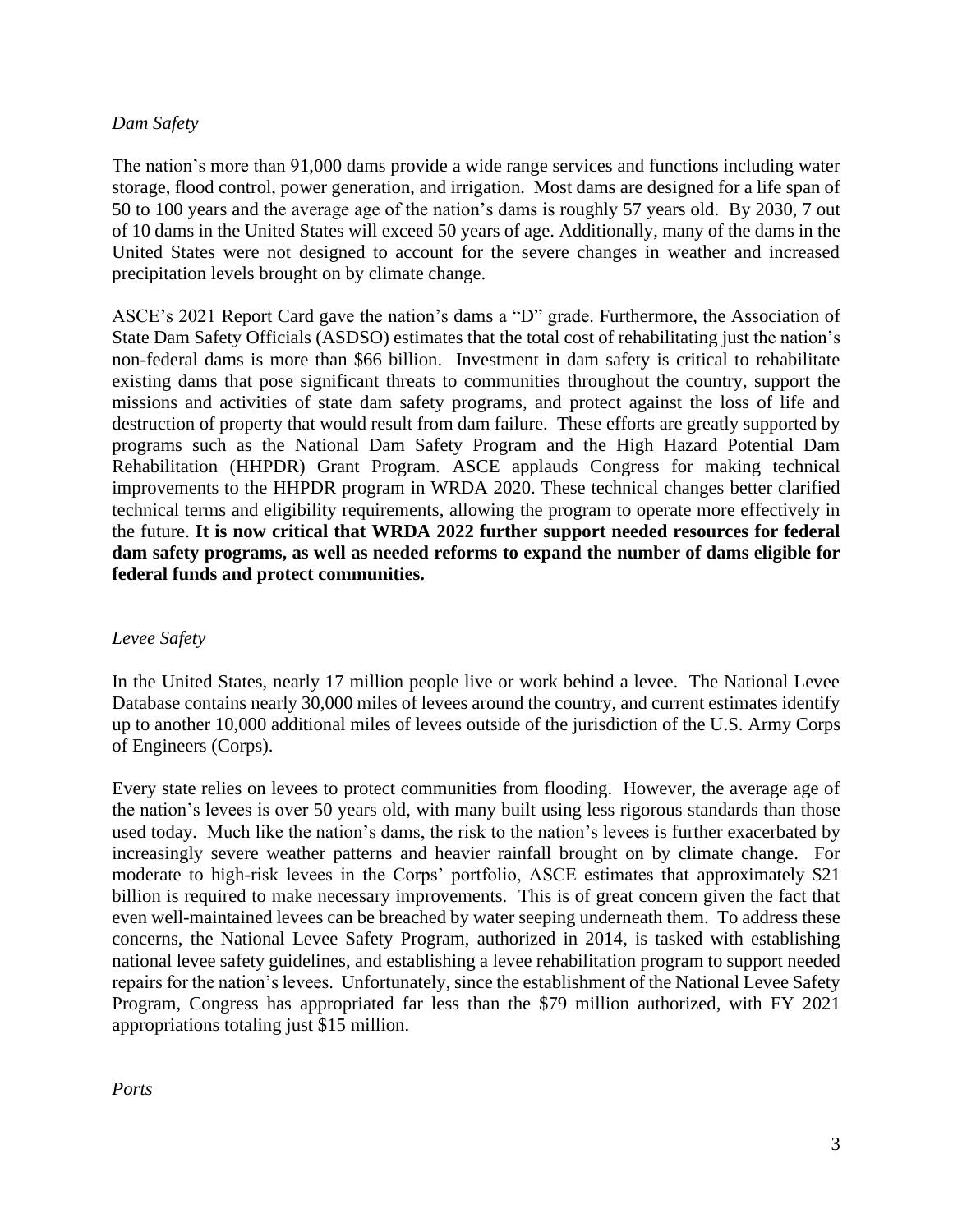The country's more than 300 coastal and inland ports serve as significant economic drivers and places of employment. The past two years have demonstrated the critical role these facilities play in a functioning supply chain. Ports and port tenants plan to spend \$163 billion between 2021 and 2025, concentrating on investments related to capacity and efficiency.<sup>3</sup> However, there is a funding gap of over \$12 billion for waterside infrastructure such as dredging over the next 10 years, with additional billions needed for landside infrastructure.

Ports earned a "B-" on ASCE's 2021 Report Card for America's Infrastructure, which recognized the positive measures included for ports in the 2020 WRDA legislation. Specifically, WRDA 2020 included full utilization of the \$10 billion balance in the Harbor Maintenance Trust Fund (HMTF) by allowing \$500 million to be appropriated in FY 2021, with an increase of \$100 million annually until it is fully expended by 2030. The full expenditure of the HMTF was a long-time ASCE priority and ASCE was pleased to see Congress finally address this issue in the last bill.

#### *Inland Waterways*

As the nation's "water highway", the country's inland waterway network spans 12,000 miles and serves an important purpose in the movement of a variety of goods, such as agricultural products. This infrastructure, which includes locks, dams, and navigation channels, has benefited from recent boosts in federal investment and an increase in user fees. However, the system still reports a \$6.8 billion backlog in construction projects and ongoing lock closures<sup>4</sup>, which harm the industries that rely on waterways to transport goods.

Inland waterways, on which about 830 million tons of cargo are moved annually, earned a "D+" on the Report Card. As with ports, WRDA 2020 included measures that ASCE considered positive for inland waterways. ASCE appreciated the adjustment of the Inland Waterways Trust Fund's (IWTF) cost share from 50% general revenue - 50% IWTF to 65% - 35% for construction and rehabilitation projects. The IWTF, which finances construction and rehabilitation efforts, is supported by a 29-cents per gallon tax on barge fuel.

## *U.S. Army Corps Project Financing*

The Water Infrastructure Financing and Innovation Act (WIFIA) was authorized under the 2014 WRDA bill to support the development of water infrastructure projects and encourage increased private investment. Through the Corps Water Infrastructure Finance Program (CWIFP), the Corps is authorized to provide direct loans, which allows it to support non-federal projects for flood damage reduction, hurricane and storm damage reduction, environmental restoration, coastal or inland harbor navigation improvement, or inland and intercoastal waterways navigation improvement.

<sup>3</sup> <https://infrastructurereportcard.org/wp-content/uploads/2017/01/Ports-2021.pdf>

<sup>4</sup> https://infrastructurereportcard.org/wp-content/uploads/2020/12/Inland-Waterways-2021.pdf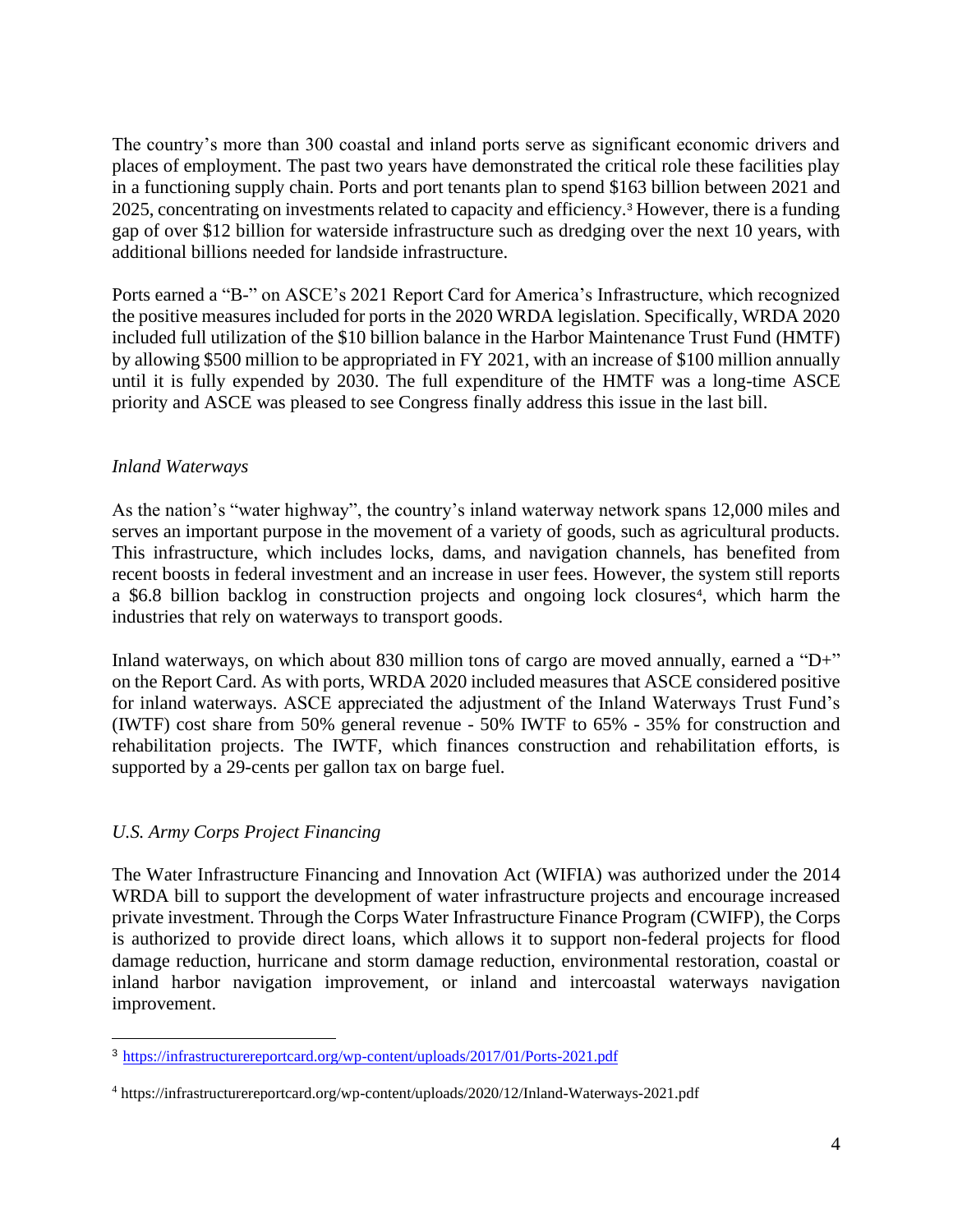Many of these types of projects involve both a federal and non-federal component or cost share. Because CWIFP projects are intended for non-federal projects, many would not be eligible for financing by the Corps. This exclusion limits the number of worthwhile projects that are critical to states and communities. **Extending eligibility would support the development of many more vital water infrastructure projects.**

## **Proposed Solutions**

WRDA provides a unique opportunity to take necessary action to strengthen the nation's infrastructure. A biennial WRDA cycle provides federal agencies and communities throughout the country with the predictability to plan and make progress on infrastructure projects. To ensure the safety and extend the life of critical infrastructure such as dams and levees, and support more water infrastructure projects, we urge Congress to support the following priorities:

- Maintain a bipartisan two-year cycle and pass a Water Resources Development Act for 2022. This is critical in order to provide predictability to federal agencies for planning and review of projects and priorities and to be better able to respond to increasingly unpredictable threats such as climate change. This is also essential for the civil engineering community which relies on support from Congress, the Corps, and other agencies to ensure design, development, and construction of critical infrastructure moves forward in a timely and efficient manner. This helps to ensure infrastructure remains resilient in the face of increasingly evolving challenges, and that communities have access to needed services and protection from potential hazards.
- Support inclusion of the Twenty-First Century Dams Act, which provides increased funding authorizations and needed reforms for critical dam safety programs. ASCE has worked with legislators and a diverse coalition of industry stakeholders in support of this critical legislation which focuses on needed investments for retrofitting, rehabilitation, and removal activities for the nation's dams. ASCE worked closely with these stakeholders to secure a needed down payment for dam safety in IIJA through provisions originally written into the Twenty-First Century Dams Act. It is critical for Congress to build on this down payment by supporting the inclusion of the following in this year's WRDA:
	- o Reauthorizing the National Dam Safety Program for an additional five years at a funding level of \$43,000,000 per year, and remove requirements that states may not receive funds in excess of 50 percent of the cost of implementing state dam safety programs, which will support states with smaller state programs;
	- o Increasing the authorized annual funding level for the HHPDR Program by \$40,000,000 for a total of \$100,000,000 per year;
	- o Expanding eligibility criteria for the HHPDR program by removing the "unacceptable risk to the public" threshold to ensure hundreds more dams worthy of these funds are not excluded; and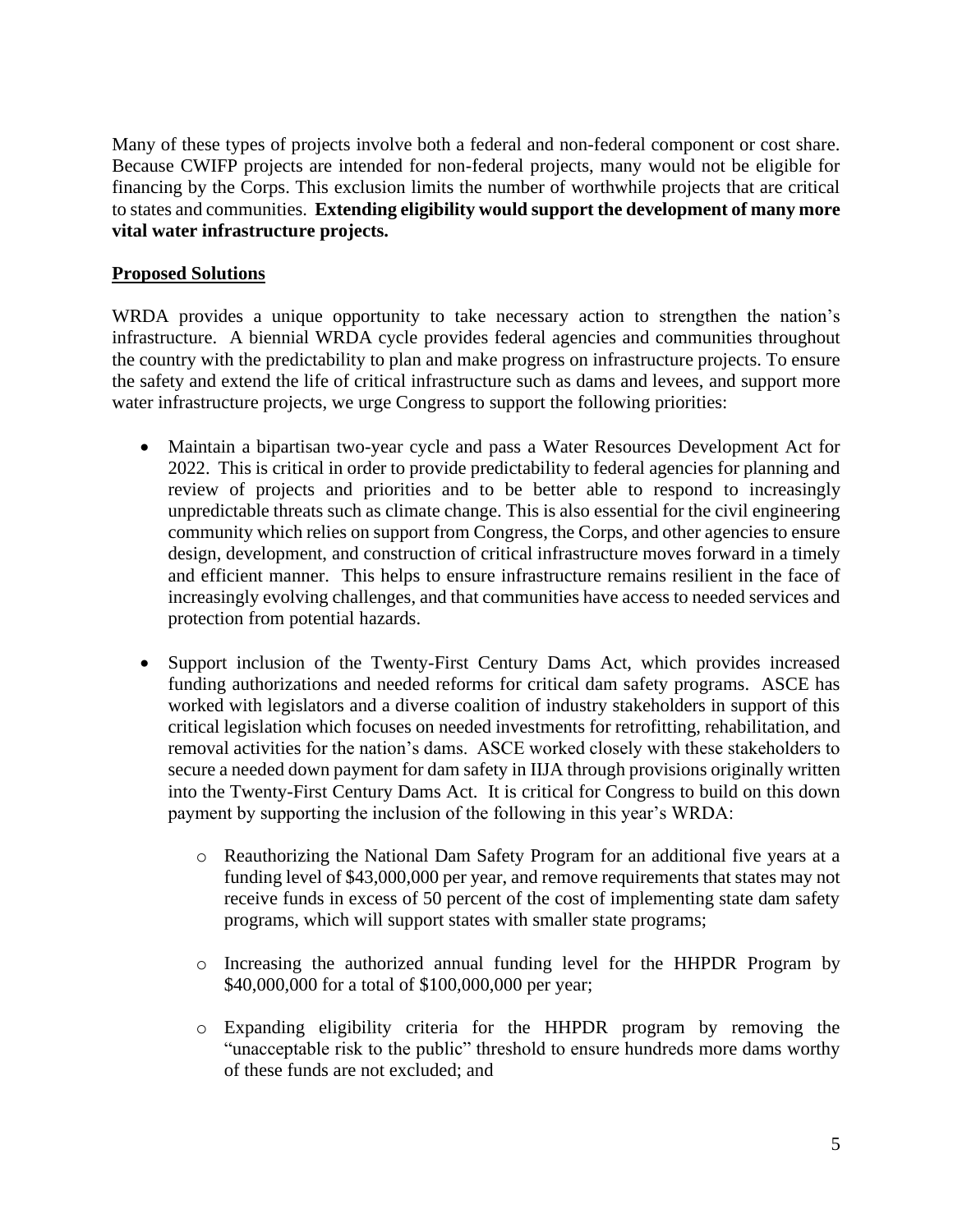- o Establishing a new definition for "small underserved communities" and ensure that these communities are exempt from the program's non-federal cost share requirements. This definition reflects communities that own a dam or could be significantly impacted by dam failure and do not have sufficient resources to meet the law's cost sharing requirement. Many of these communities fall in downstream failure inundation areas, and this provision will help ensure that they are not placed at a greater risk of disaster caused by a dam failure.
- Fully and more equitably fund the National Levee Safety Program at the FY 2023 authorized level of \$79 million and reauthorize the program beyond its FY 2024 expiration. The National Levee Safety Program is comprised of several key components:
	- o Committee on Levee Safety which is a voting body comprised of experts and officials from state, local, regional and tribal governments, as well as the private sector to provide advice and recommendation on implementation of the overall program; 5
	- o National Levee Safety Guidelines which provide a national resource of best practices to ensure more consistent improvements to the reliability, resiliency, and overall safety of levees nationwide;<sup>6</sup>
	- o National Levee Database which provides an authoritative online inventory of the nation's levee systems, as well as a valuable tool for decision making regarding levees; 7
	- o Implementation Support which identifies different types of assistance, including financial and technical, to encourage greater participation in the National Levee Safety Program<sup>8</sup>
	- o Levee Safety Action Classification which provides stakeholders with a tool to better identify and prioritize levee systems based on risks and potential hazard such levee systems pose to communities in the event of levee failure.<sup>9</sup>
	- o Public Education and Awareness projects which are designed to enhance the public's understanding of, and support for levee safety programs.<sup>10</sup>

In recent years, much of the federal funding for the National Levee Safety Program has focused on the National Levee Database. While this is a critical component, it is essential that funding be provided in a manner which ensures all components of the program receive

<sup>5</sup> https://damsafety.org/levee-safety

<sup>6</sup>https://usace-cwbi-prod-il2-nld2-docs.s3-us-gov-west-1.amazonaws.com/8327284c-f748-4aa4-998b-506450b6cd09/NLSPfactsheet\_Guideline\_FINAL122021.pdf

<sup>7</sup> https://levees.sec.usace.army.mil/#/help/getting-started

<sup>8</sup> https://usace-cwbi-prod-il2-nld2-docs.s3-us-gov-west-1.amazonaws.com/36a12d72-2c9d-4838-b3a3- 7b76f2577a3e/NLSPfactsheet\_Implementation\_FINAL122021.pdf

<sup>9</sup> https://www.mvn.usace.army.mil/LSAC/

<sup>10</sup> https://uscode.house.gov/view.xhtml?path=/prelim@title33/chapter46&edition=prelim